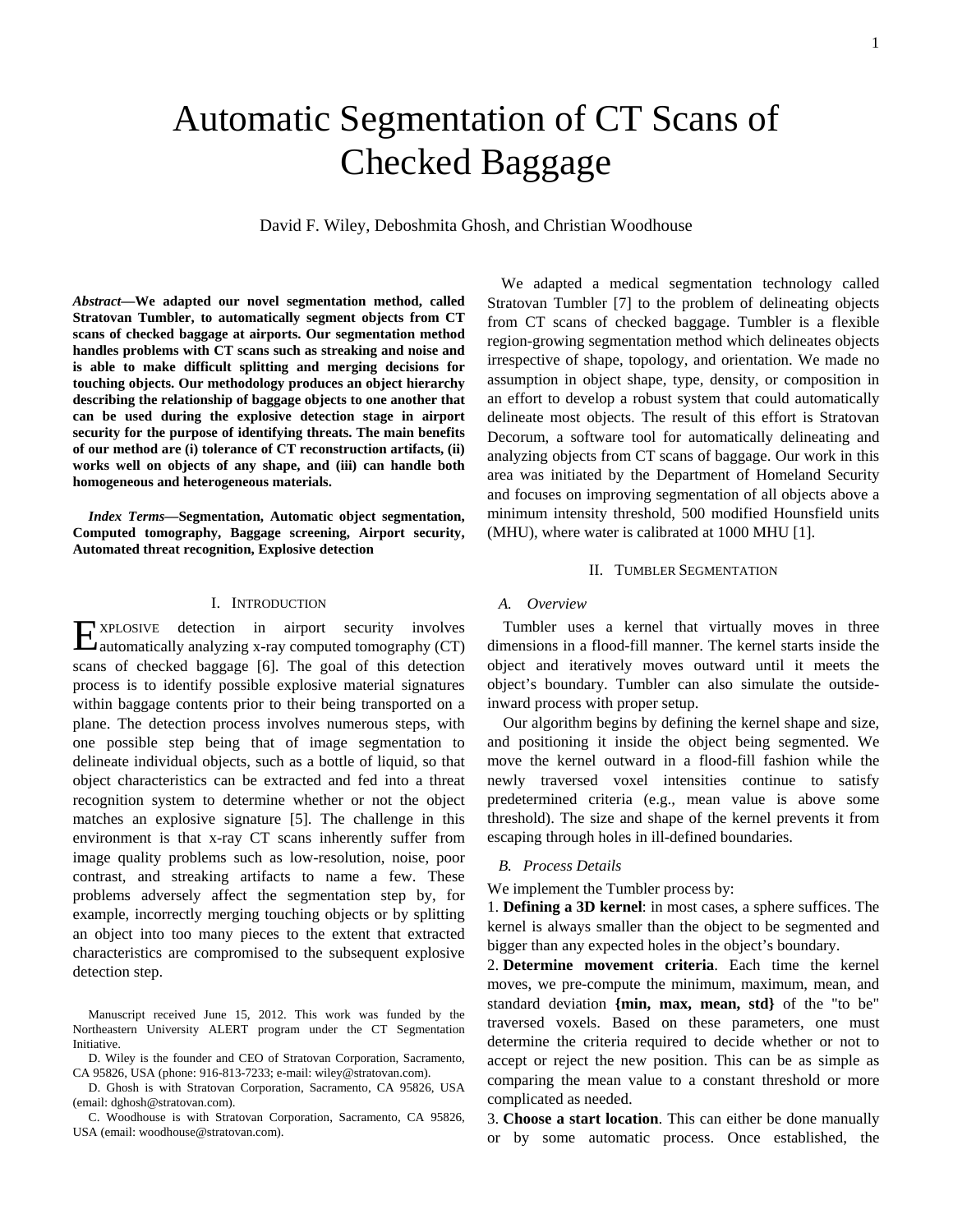neighboring voxel coordinates and direction of movement from the current position *{i, j, k, dir}* are placed in a queue that drives the flood-fill process.

## 4. **Flood-fill process**:

a. Remove a position from the queue and compute the **{min, max, mean, std}** values of the voxel intensities.

b. Compare the **{min, max, mean, std}** to the criteria established in Step 2 and decide whether these new voxels are acceptable or not.

c. If not acceptable, do nothing more. If acceptable, move the kernel to this new position, mark all voxels covered by the kernel as the "object," and add all of its non-traversed neighbors to the flood-fill queue.

d. Repeat Step 4a.

5. **Completion**. The process stops when the flood-fill queue is empty. The voxels traversed by the kernel represent the object.



Fig. 1. Illustration of the Tumbler process. In each image, red pixels indicate the object's boundary while the white pixels indicate the object. Image (a) shows the initial condition having a "+" shaped kernel, as indicated by the gray pixels. Image (b) shows that to move the kernel one position to the right, pixels 1, 2, and 3 must satisfy some predetermined criteria; such as their average value must be below some threshold. Assuming that this criteria is met, image (c) indicates the completed move and tries another by evaluating the intensity values of pixels 4, 5, and 6. Assuming that the average of these intensity values continues to satisfy the guiding criteria, image (d) indicates the completed move and now evaluates the average intensity of pixels 7, 8, and 9. In case (d) we find that the average value is now above our threshold, preventing further movement to the right. (The algorithm would then continue in the remaining directions.)

### *C. Algorithm Variables*

Parameters that control the Tumbler process are:

 **Kernel size and shape**. A bigger kernel is more tolerant to noise but can consume fine detail internal to an object and at its boundary. A smaller kernel results in better detail but is susceptible to noise and, if objects are touching, the flood-fill process can spill into neighboring objects. The rule of thumb is that the kernel must be smaller than the object of interest yet bigger than any holes in its boundary.

 **Start position**. The tumbler kernel must start inside an object of interest. Choice of start location within the object can affect segmentation results in some cases and must be evaluated on a case-by-case basis during segmentation training in order to determine optimal starting position requirements.

 **Guiding criteria**. Each object of interest must be evaluated to determine acceptable parameters for **{min, max, mean, std}** voxel intensities. This information constrains the floodfill movement of the kernel at each iteration.

 **Voxel spacing**. Tumbler performs better with near uniform voxel spacing. Additionally, Tumbler performs substantially better with a kernel larger than a single voxel. The spacing between each voxel imposes a lower bound on the kernel size and ultimately on the smallest extracted objects. Resampling data to a finer resolution can, in some cases, better identify thin objects.

## *D. Adapting Tumbler to Aviation Security*

Our focus during the project period with the Northeastern University ALERT CT Segmentation Initiative was to develop a fully automated system for segmenting baggage scans. This involved automating various steps and refining techniques used at various stages to improve segmentation quality. These improvements are described in the following sections.

### *1) Algorithm Automation*

We devised methods for automatic selection of Tumbler parameters in order to automatically analyze baggage scans:

*Kernel Shape and Size:* We were able to devise a robust method for automatically choosing a kernel size for any point within a CT scan. This is important since we must choose a kernel size that is smaller than the object being delineated yet larger than any expected holes in the object boundary. We were able to determine kernel size (1-, 2-, 3-, or 4-mm radius sphere) based on an analysis of image gradient near each voxel, which implies the amount of "clutter" at any given point. More clutter demanded a smaller kernel while less clutter permitted a larger kernel since the surrounding area represented a relatively homogeneous region.

*Start Position:* We were able to devise an ordering method for each voxel to choose seed points for starting each object delineation process. We found that considering the following circumstances enabled the automatic determination of seed point priority:

- Run large kernel sizes first and smaller sizes last.
- Run high-intensity voxels first and low-intensity voxels last.
- Start in the middle of objects rather than on the edges.

This process is illustrated in Fig. **1**.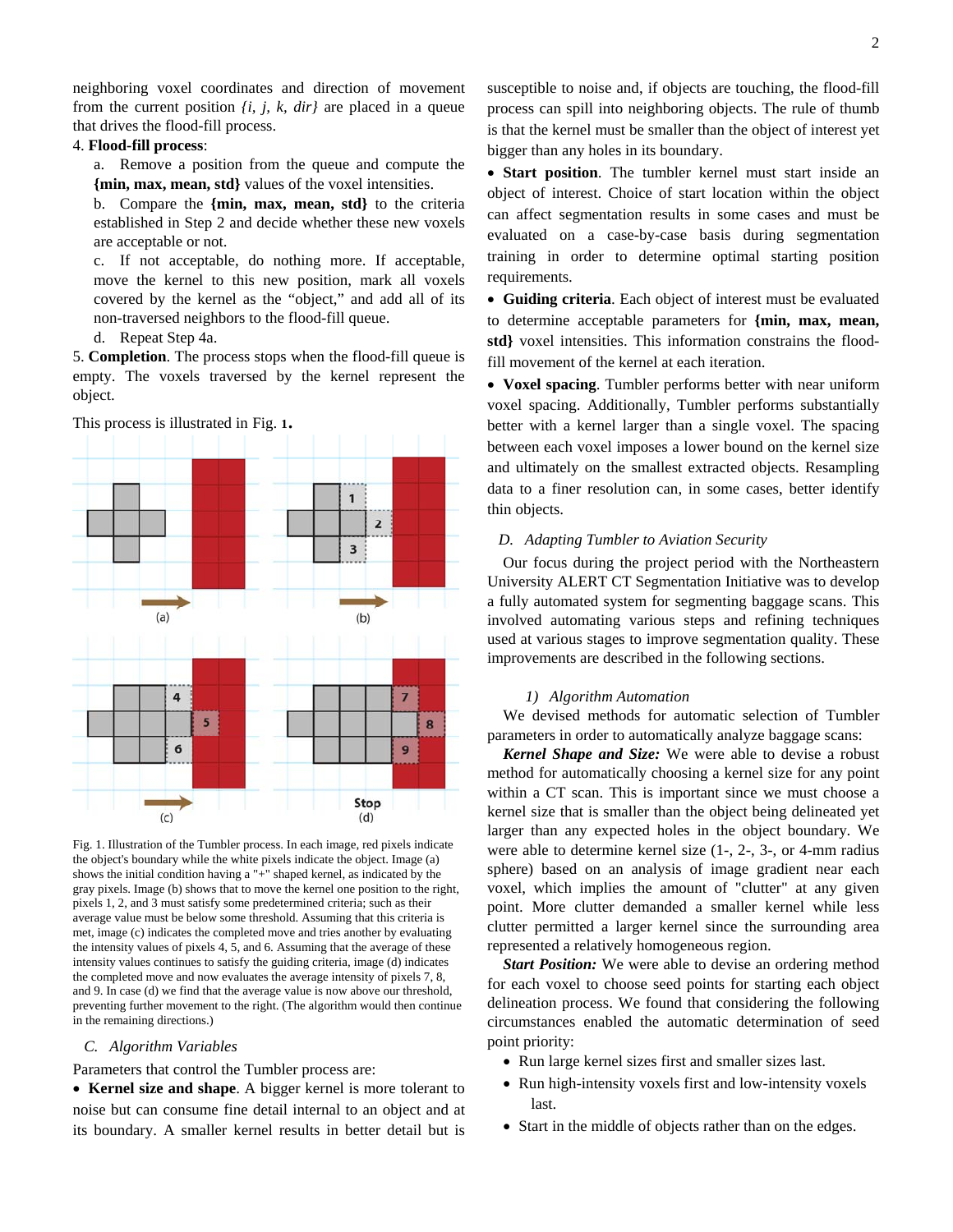• Increase the priority of voxels within "thin" objects, since thins objects tended to be sorted last, but we still needed to delineate them.

*Guiding Criteria:* We setup a training process for determining guiding criteria used when moving the kernel from one voxel to the next. Initially, this consisted of choosing minimum and maximum thresholds that bounded the mean intensity computed from the kernel when placed at each seed point (i.e., choosing 0.98\*mean and 1.02\*mean for the minimum and maximum thresholds, respectively). We were able to mature this process by manually improving errant segmentations (by either increasing or decreasing the thresholds) and adding each improvement to a central training file which eventually replaced our initial, crude estimate. We fit a polynomial function to the training points while considering mean intensity, standard deviation, minimum intensity, maximum intensity, and gradient information within the kernel as placed at the seed location. The trained polynomial was then used to automatically determine guiding criteria at any voxel location within the CT scan. Furthermore, we tracked error metrics associated with the training function to maintain integrity of the system. In general, we found that the training process converged quickly with minimal to no unintended side effects as training points were added. In total, we used just over seventy training points from around twenty training bags.

## *2) Splitting*

We found that our method works rather well at splitting objects into distinct and relatively homogeneous parts. We also found that our training process converged quickly when correcting splitting errors and was able to separate almost any touching objects if there existed a gradient boundary between them. Also, in many cases, *our system is able to separate touching objects when there does not exist a gradient boundary*. This is possible with our multi-voxel kernel since the larger kernel does not slip through the touching region. By manipulating the kernel size and the guiding criteria we are able to separate touching objects, for example, a lotion and gel pad, as shown in Fig. **2**.



 $\begin{pmatrix} (a) & (b) \end{pmatrix}$ Fig. 2. Segmentation result of two touching objects (bottle of lotion and gel pad) with kernel radius 2mm (a) and 4mm (b). By using a larger kernel we are able to identify the slight gradient boundary between the two objects, as indicted by the blue outline.

### *3) Merging*

Our process tends to split objects into relatively homogeneous parts. For example, a cell phone is split into its internal electronics, plastic case, leather case, and belt buckle. This introduces the problem of *object philosophy*. The object philosophy problem is simply: how does one represent something like a cell phone in their segmentation results: *Is it a single object or is it multiple component parts?*

By determining a tree hierarchy that defines how each part relates to the others, the object philosophy problem is averted since a cell phone exists both as component parts and a single composite object depending upon how one traverses the parts tree.

We computed a hierarchical representation of segmented parts by evaluating overlap between each delineated part and *merging* two parts in our tree that meet certain criteria. (We initially based this decision on whether two parts overlapped by 10% or more voxels which worked well for most cases.) Our merging process takes advantage of a side-effect of our Tumbler segmentation which results in overlapping object segmentations, as indicated by the arrows in Fig. **3**.



Fig. 3. Segmentation of a cell phone into overlapping component parts: internal electronics, plastic case, belt buckle, etc. Arrows indicate overlapping voxels between parts implying connectedness.

Fig. **4** shows the merged components of a candle (wax inside a metal container with lid) and a camera tripod (constituting over forty individually segmented parts).



Fig. 4. Results of our merging process on a candle (a) and a tripod (b).

## III. RESULTS

We tested our software on over thirty baggage CT scans provided to us by the Northeastern University ALERT CT